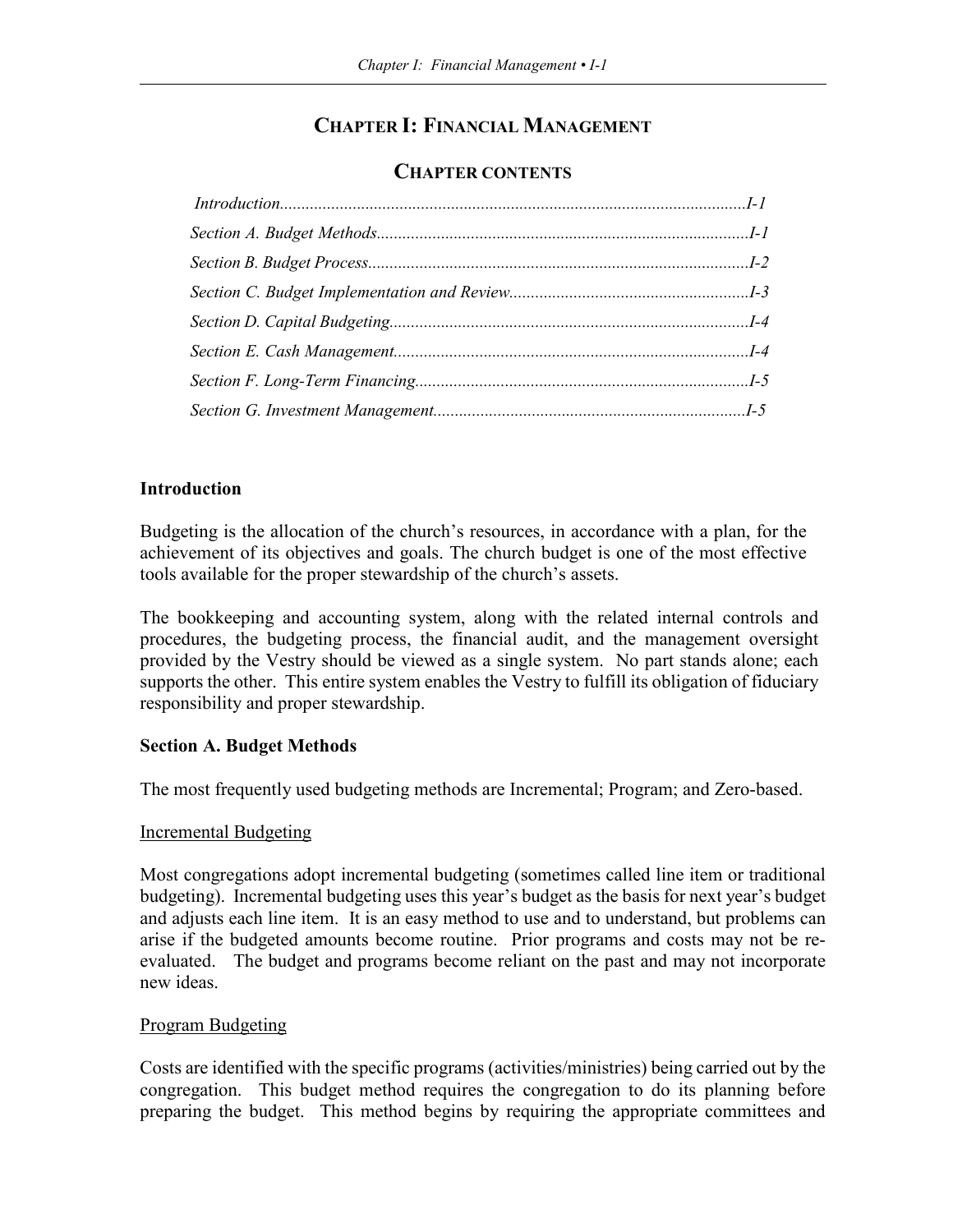groups to identify each program it conducts along with needs and objectives of each program. Each program chair and/or staff member examines his/her own program in terms of how well it is achieving its goals. If improvements are indicated, the chair assesses the benefits to the congregation as well as the cost implications. Finally, an estimate of the resources needed to operate the program for the next year is developed. Each program chair then compiles the data into a program budget format that includes a statement on the purpose of the program, a description of the services provided, program goals and objectives, the amount of money needed, and the benefits and costs of any requested program change.

### Zero-Base Budgeting

Zero-based budgeting is very time- and paperwork-intensive; it is not recommended annually but periodically (e.g., once every five years).

Each program chair and/or staff member is asked to assume the program is new and has received no funding previously. This means that program groups must take an in-depth look at their programs and how their activities are conducted.

#### Other Budgeting Methods

Other budget methods include:

- Scenario Budgeting which involves the creation of multiple versions of a budget by making variations to a base (or the most likely budget). The most frequent variations are **optimistic**, **realistic (base)** and **pessimistic** scenarios. The different budget scenarios enable you to test and analyze the alternatives before adapting a final budget;
- Dynamic Budgeting which involves revising and adopting a budget as circumstances change. This can be done periodically or constantly, though the process becomes less meaningful as the frequency of revisions increases; and
- Contingency budgeting which allows management the flexibility of reacting to uncertainties without seeking additional approval from the board. Management may typically be allowed a certain percentage (e.g., 5%) over the adopted budget. An advantage of a contingency budget is that it may encourage managers not to exaggerate their budgets and may discourage the 'use it or lose it' spending mentality at year end.

#### **Section B. Budget Process**

Each year, using information provided by the finance and stewardship committees, the Vestry should establish a plan and timeline for its budget process and stewardship campaign.

Budget preparation will always involve estimates, especially estimates of income and contributions. If the congregation conducts its stewardship campaign before preparing and voting a budget, budget preparation is made easier.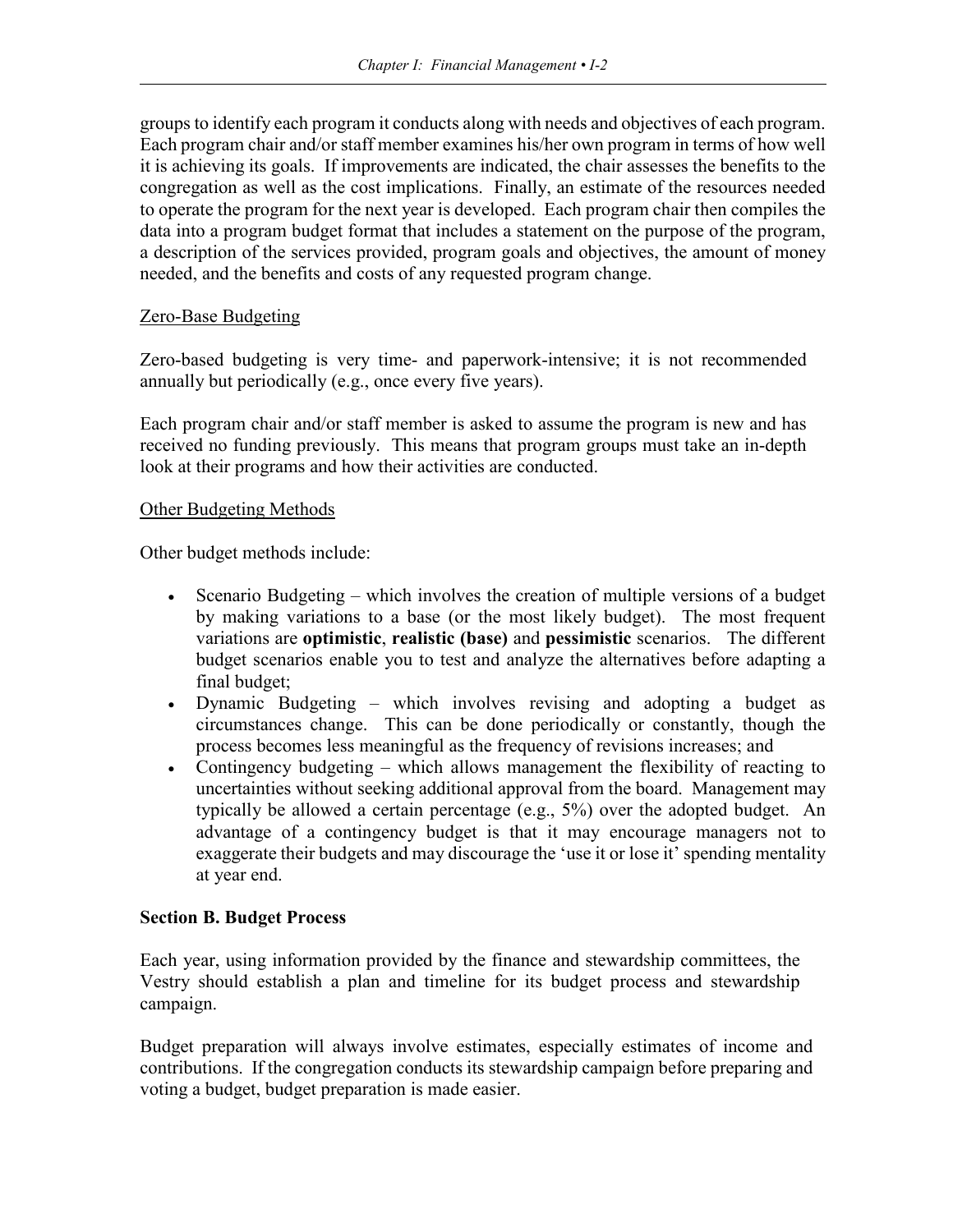Discerning the congregation's mission and ministry is the foundation of budget building and should involve all members of a parish, where possible. When many people share ideas and opinions about congregation-sponsored programs, their acceptance and support for the budget will likely be enhanced. When members of the congregation participate in the formulation of the budget, they are also more inclined to make sure that the budgeted programs are implemented and provided with necessary resources.

Following the mission discernment phase, the finance committee drafts a tentative budget to present to the Vestry, which reviews, discusses, makes changes, adopts and presents the budget to the congregation.

Effective communication and explanation of the budget require different techniques designed to address the different ways that people learn. Some people learn through pictures. For them, a graphic presentation of the budget is useful; pie charts, bar graphs and line graphs are helpful. Other people love numerical detail; a line by line presentation of the numbers along with a brief narrative description of each line could be ideal.

Any budget presentation should include amounts and sources of income, line item expenditures with narrative descriptions, a summary page or chart, a timeline of the budget process, and a roster of finance committee and Vestry members.

The budget presentation goal is to have the congregation consider and embrace the budget as its own – not the Vestry's budget or the rector's budget.

# **Section C. Budget Implementation and Review**

If possible, the treasurer should prepare a month-by-month budget, incorporating as much information about the timing of receipts and expenditures as possible (e.g., Is income expected in 12 equal amounts or does income decline during the summer months? Are utilities payments higher during January and February than in July and August or *vice versa*?). The result of this exercise is a cash flow forecast which is used by the treasurer and finance committee (see Section E of this Chapter 1).

The approved budget should be incorporated into the monthly financial statements presented to the Vestry. Each line item should show the budgeted amount and the actual receipts or expenditures (see the example in Chapter III).

An approved budget serves as authorization to expend funds for the purposes allocated within it. Individuals or committees responsible for line items should not exceed the budgeted amount without the Vestry's approval. Adjustments during the year may be necessary due to unanticipated costs, changes in income and new programs. All modifications to the budget should be approved by and included in the Minutes of the Vestry.

The budget should be a flexible document, which reflects the sources and uses of resources in order to accomplish the mission and ministry of the congregation. Periodic reviews assure that the budget reflects current financial conditions. Any deviations from budgeted amounts should be fully understood. A budget that is consistently "on target" may indicate that